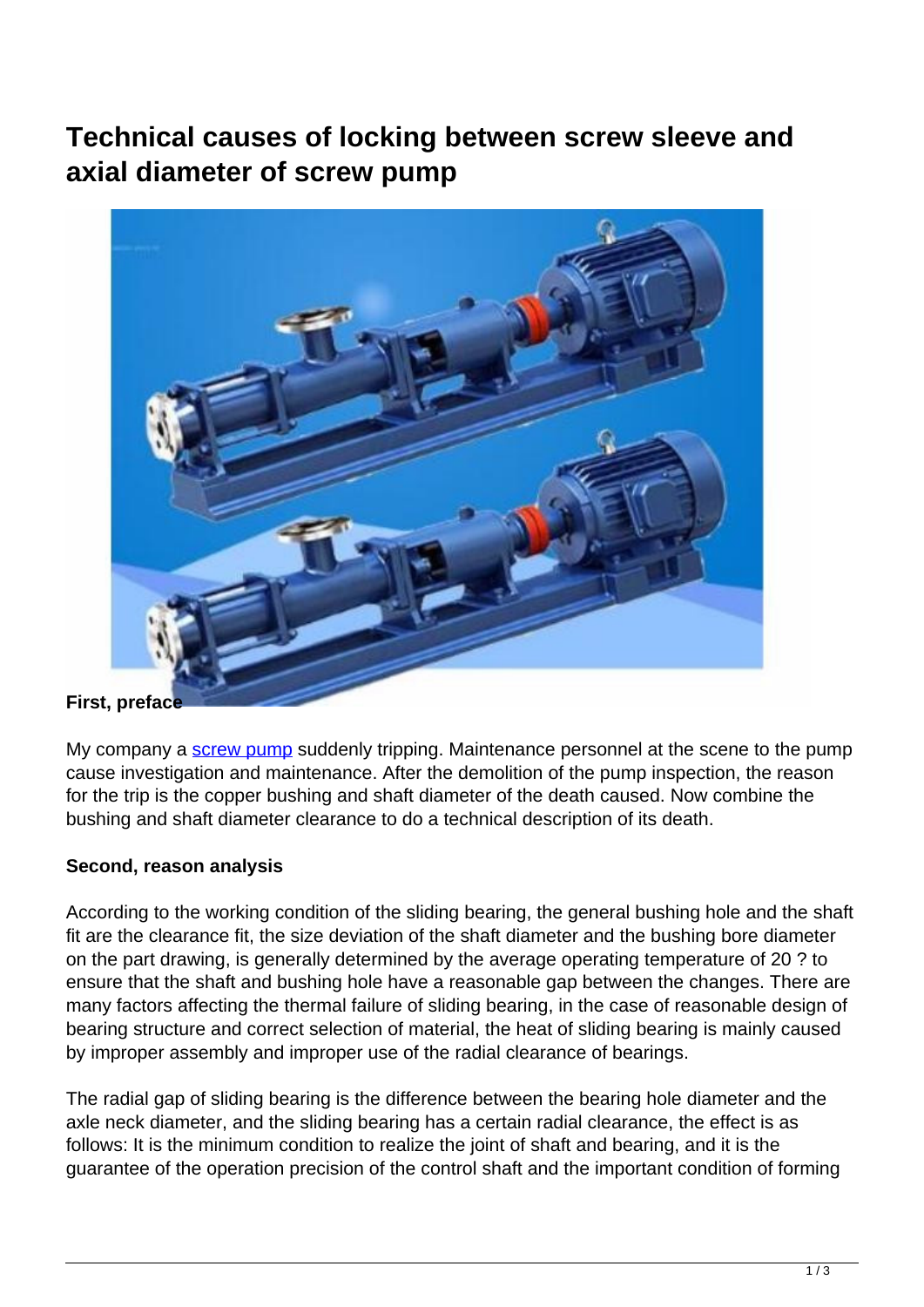liquid lubrication. Therefore, the radial clearance of sliding bearings is very important, too large or too small is extremely harmful. Gap too small, difficult to form a lubricant film, friction heat is not easy to take away, so that the bearing overheating, serious will "hold the shaft", the gap is too large, the oil film is difficult to form, will reduce the machine's running accuracy, will produce severe vibration and noise, and even caused burning tile accident.

Three, the determination of the radial clearance of sliding bearing

The technical performance of the [screw pump:](http://www.part-komatsu.com/factory-25883-tokyo-keiki-piston-pump) the shaft neck speed n=2950r/min, the axle neck diameter d=30mm, the motor is the synchronous motor, the lubricating oil is the residue, the bearing material is the tin-SN copper. Theoretical value of the radial clearance of sliding bearings radial clearance ?=k D.

Type: K ——— high-precision bearing coefficient, by the "Mechanical Design Manual" search k=0.0008.

D ——— the diameter of the shaft neck, d=30mm.

Generation: ?=0.02mm.

By the "Mechanical Design Manual", the maximum clearance ?max=0.10mm.

measurement, data and position of the original bushing:

To measure the shaft diameter, the corresponding position dimension data:

Shaft diameter 1:29.99mm 29.94mm 29.90mm

Shaft diameter 2:29.92mm 29.90mm 29.90mm

Bushing 1:30.01mm 29.97mm 29.92mm

Bushing 2:29.94mm 29.92mm 29.915mm

Sliding bearing Radial clearance actual value maximum clearance: Active Lever: 0.03mm follower: 0.02mm.

The bearing in the actual use of the process, because the gap is too small, friction heat is not easy to take away, together with lubricants for the medium residue oil, more impurities, easy to enter the gap, so that the bearing overheating, serious will "hold the shaft", the phenomenon of burning tile.

## **Iv. Prevention and improvement measures**

In order to prevent the bearing from overheating fault, if the radial clearance is larger, ?=0.03mm. At this time the bearing of the co-operation, but the service life is greatly shortened,